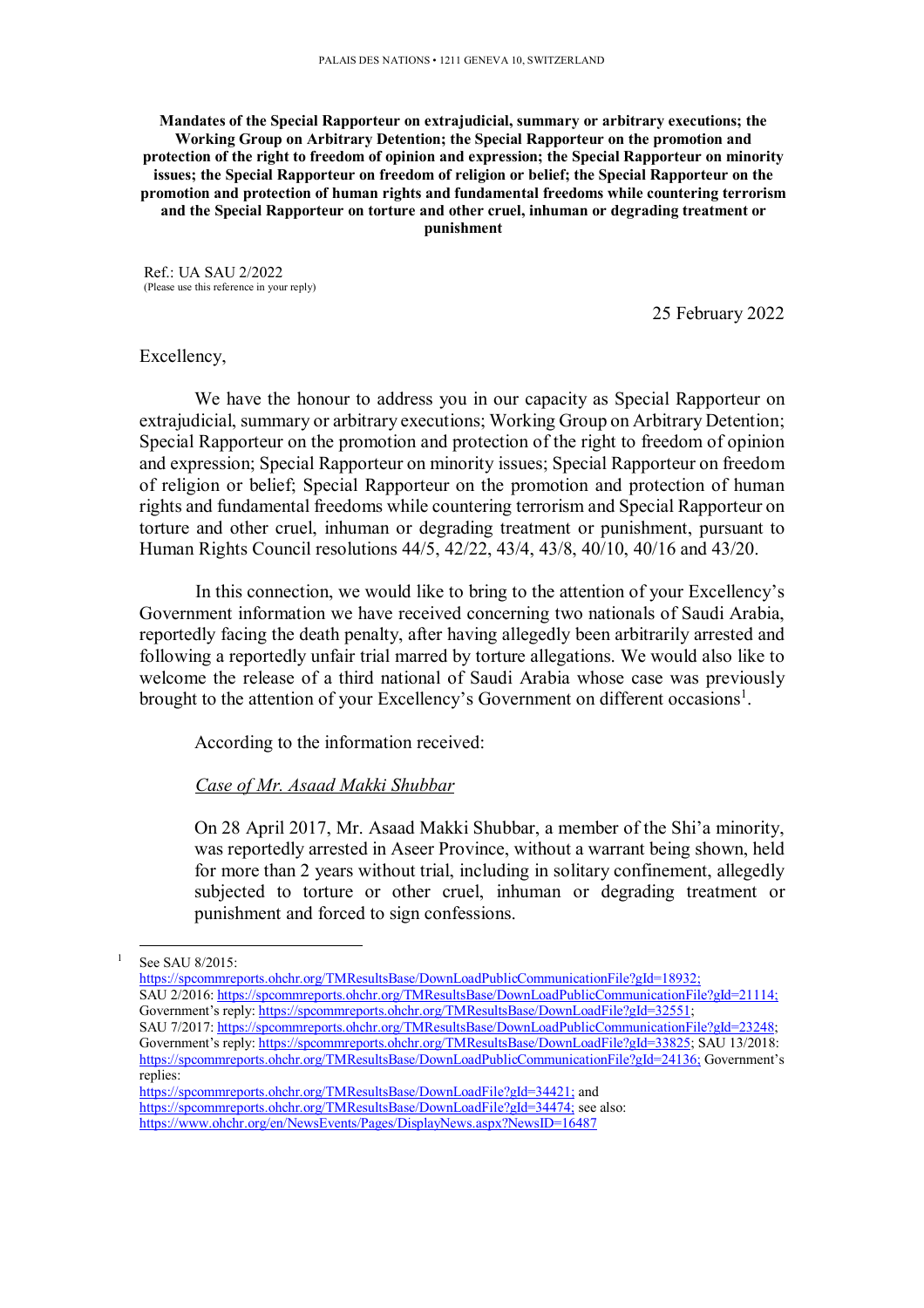In May 2019, he was charged, before the Specialized Criminal Court, with terrorism-related charges brought against him under a number of legal provisions, including the Law on Combating Terrorism Crimes and Financing.

In January 2021, Mr. Shubbar was sentenced to death. The sentence was upheld by the Specialized Appeals Court in July 2021.

On 27 August 2021, while the case was pending before the Supreme Court, a number of Special Procedures' mandate-holders addressed an urgent appeal to the Government of Saudi Arabia, calling on the relevant authorities to ensure that Mr. Shubbar would not be executed; to take all the necessary steps to address any allegation of torture, arbitrary detention and violation of fair trial and due process guarantees that he may have suffered; and calling, at a minimum, for a new trial to be conducted in full compliance with international legal norms and standards.<sup>2</sup>

According to the new information received, on 12 February 2022, the Supreme Court ratified the death sentence imposed on Mr. Shubbar. It is therefore feared that he could now be executed at any time.

## *Case of Mr. Aqil bin Hassan Al-Faraj*

-

On 25 December 2013, Mr. Aqil bin Hassan Al-Faraj was arrested at a checkpoint in the Al Nasera neighborhood in Al-Qatif, Saudi Arabia, while driving a vehicle found to have an allegedly altered chassis number. He was brought to a police station and interrogated for three hours. At some point, his father received a telephone call for him to go and pick his son, but Mr. Al-Faraj was in fact kept in detention for interrogation.

Subsequently, Mr. Al-Faraj was reportedly held in solitary confinement for a period of approximately two and a half months, during which he was allegedly subjected to torture or other cruel, inhuman or degrading treatment or punishment, unable to communicate with his family or the outside world. According to reports, he was beaten, electrocuted, had cigarettes extinguished on his body, and placed in very cold cells. This caused him eyesight deterioration, permanent pain in the back and joints, and intense psychological distress.

Approximately five years after his arrest, Mr. Al-Faraj was brought to trial before the Specialized Criminal Court, on charges of participation in the establishment of a terrorist cell affiliated with a secret armed organization aiming at armed revolt; destabilizing internal security; killing personnel of security forces and inciting demonstrations; smuggling weapons and

<sup>&</sup>lt;sup>2</sup> See UA SAU 10/2021: https://spcommreports.ohchr.org/TMResultsBase/DownLoadPublicCommunicationFile?gId=26617; and the reply of the Government of Saudi Arabia: https://spcommreports.ohchr.org/TMResultsBase/DownLoadFile?gId=36594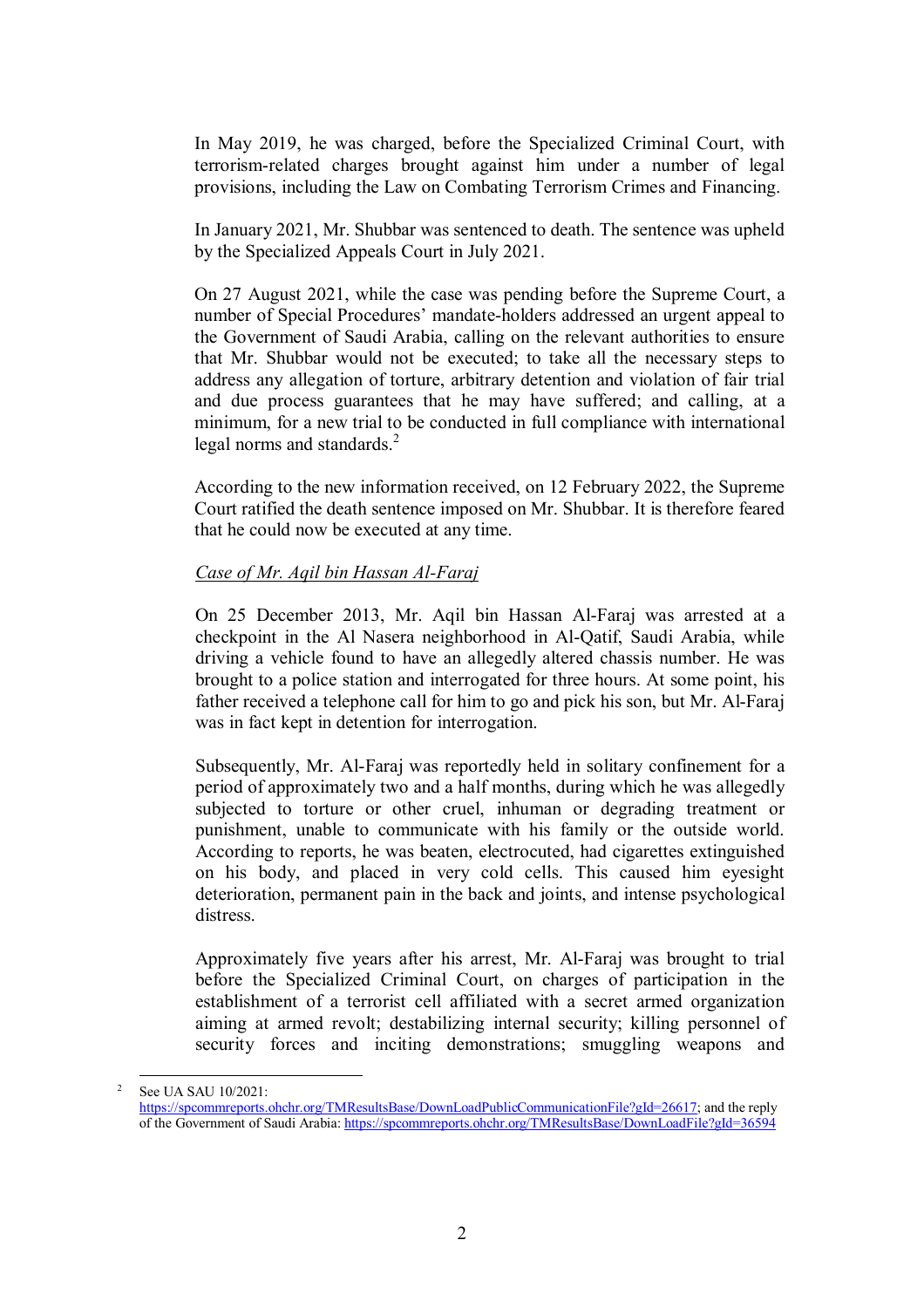ammunitions; promoting and using drugs; covering up weapons and drug dealers; holding information against public order and security.

Once he became aware of the charges brought against him and the Public Prosecution's request that he be sentenced to the death penalty, Mr. Al-Faraj, who claimed he was not guilty, reportedly suffered from a nervous breakdown.

During the trial, Mr. Al-Faraj informed the court that he had been forced to sign a confession under torture. These allegations, however, were reportedly not investigated.

After three hearings, Mr. Al-Faraj was appointed an ex-officio defence lawyer, who only attended two subsequent court hearings. Therefore, the family decided to appoint a new lawyer, who was nonetheless unable to access sufficient information and the necessary documents to adequately defend Mr. Al-Faraj.

According to reports, the family petitioned different authorities, including the Royal Court, alleging that Mr. Al-Faraj had been tortured, that he was not guilty and submitting a travel record showing that he was outside the country at the time when many of the facts he had been charged of would have occurred. All family's petitions were reportedly left unanswered.

On an unspecified date, Mr. Al-Faraj was sentenced to death which was then upheld by the Court of Appeal on 1 June 2021, and it is now pending final confirmation by the Supreme Court. It is, however, feared that it could be enforced at any time in the very near future.

*Case of* 

-

was reportedly arrested in 2012 in relation to protestrelated offences allegedly committed when he was below the age of 18. It is submitted that he was tortured and ill-treated, forced to confess, denied adequate legal assistance during trial and sentenced to death.

On 3 March 2021, a number of Special Procedures' mandate-holders welcomed the commutation of the death sentence inflicted on  $\blacksquare$ , and two other persons, to 10 years' imprisonment, inclusive of time served. They considered it as an important step towards ensuring compliance of the Government of Saudi Arabia with international human rights obligations and urged the authorities to quash his conviction and release him. $3$ 

According to the new information received, on 2 February 2022, was released from prison.

<sup>3</sup> https://www.ohchr.org/EN/NewsEvents/Pages/DisplayNews.aspx?NewsID=26829&LangID=E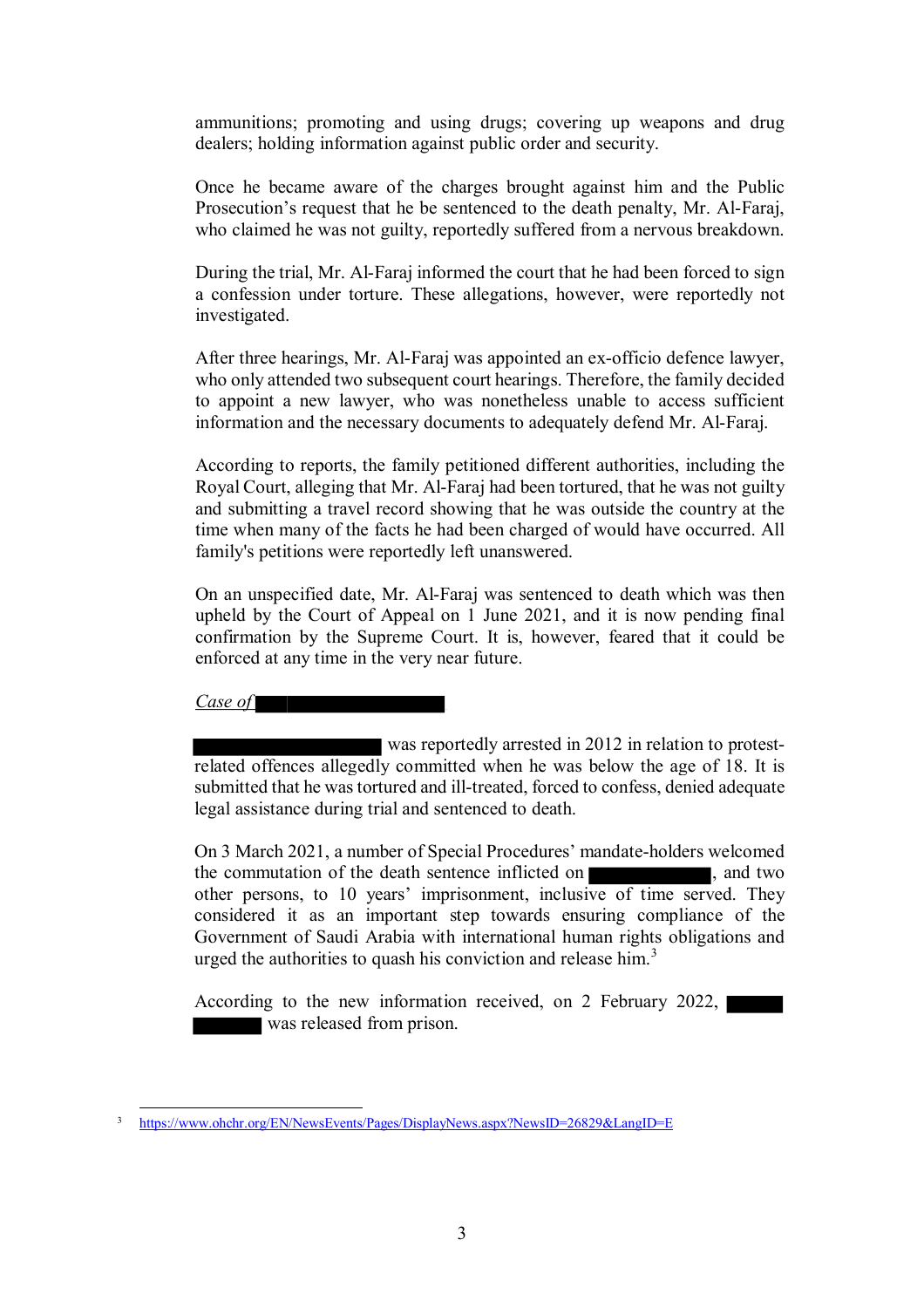While we do not wish to prejudge the accuracy of the above-mentioned allegations and having taken note of the reply of your Excellency's Government to urgent appeal UA SAU 10/2021, we nevertheless wish to respectfully reiterate the concerns expressed therein in relation to the case of Mr. Shubbar.

We also wish to respectfully express our concern at the reported case of Mr. Al-Faraj who appears to have been sentenced to death without due process and fair trial, including lack of access to adequate legal assistance, therefore contrary to Article 10 of the Universal Declaration of Human Rights (UDHR); could not resort to any remedy to challenge the lawfulness of his detention (Article 9, UDHR); and was allegedly subjected to torture or other cruel, inhuman or degrading treatment or punishment and was forced to sign a confession under torture, contrary to Articles 1, 2, 15 and 16 of the Convention against Torture and other Cruel, Inhuman or Degrading Treatment or Punishment (CAT), which was ratified by Saudi Arabia in 1997. We remind your Excellency's Government that the right to a fair trial is one of the fundamental guarantees of human rights and the rule of law. It comprises various interrelated attributes and is often linked to the enjoyment of other rights, such as the right to life and the prohibition against torture (OL SAU 12/2020). When confronting the challenge of terrorism in particular, the Human Rights Committee has stressed the importance of developing and maintaining effective, fair, humane, transparent and accountable criminal justice systems which provide access to a fair and public hearing and to independent and adequate legal representation in accordance with obligations under international law (HRC, General Comment No. 32, CCPR/C/GC/32).

We wish to stress that, when not legally prohibited, the death penalty may only be imposed pursuant to a final judgment rendered by a competent court following compliance with a strict set of substantive and procedural requirements and guarantees of a fair trial.

We wish to emphasize that the right against the arbitrary deprivation of life is a rule of customary international law, in addition to a general principle of international law and a rule of jus cogens. It is included, among others, in Article 3 of the UDHR, which is widely regarded as setting out rules of general international law<sup>4</sup>. Any death sentence enforced in contravention of a State's obligations under international law is tantamount to an arbitrary execution and hence unlawful. Furthermore, anyone sentenced to death shall have the right to seek pardon or commutation of sentence.

We also wish to stress that victims of torture and other ill-treatment must have a right to lodge a complaint about their treatment while held in custody. Any allegation in this regard must be promptly followed by an impartial and thorough investigation by an independent body. Whenever there are reasonable grounds to believe that an act of torture or ill-treatment has been committed, Article 12 of the CAT imposes an obligation on the State to investigate. The Government must ensure that complainants are not subject to reprisals and that victims of torture or ill-treatment receive adequate reparation.

-

<sup>4</sup> A/68/382: https://undocs.org/A/68/382; or A/HRC/44/38: https://undocs.org/A/HRC/44/38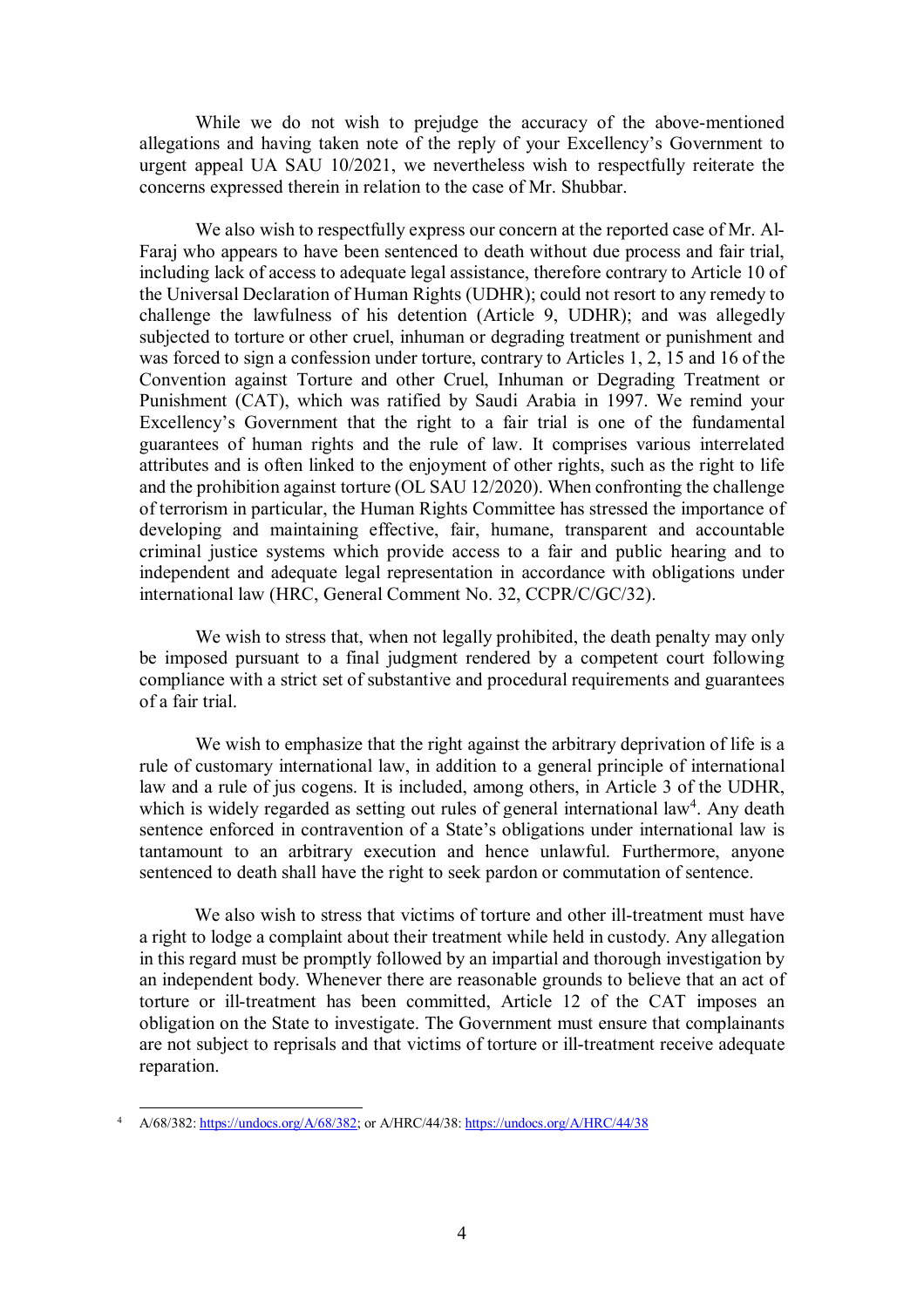We note that we have previously addressed our concerns regarding your Excellency's counterterrorism legislation in general and the Law on Combating Crimes of Terrorism and its Financing in particular (OL SAU 12/2020) which includes a broad range of severe and often non-human rights compliant punishments, an apparent legal authorization of up to ninety-day incommunicado detention periods, up to one-year pretrial detention periods (both which can seemingly be further extended) and serious restrictions to the right of access to counsel and other fair trial standards. We also recall the recommendations of the Special Rapporteur on the promotion and protection of human rights and fundamental freedoms while countering terrorism further to his visit to Saudi Arabia in 2017.<sup>5</sup>

In line with the foregoing, we would like to reiterate that the "principle of legal certainty" under international law, enshrined in article 11 of the UDHR, requires that criminal laws are sufficiently precise so it is clear what types of behaviour and conduct constitute a criminal offense and what would be the consequence of committing such an offense. This principle recognizes that ill-defined and/or overly broad laws are open to arbitrary application and abuse.<sup>6</sup> Moreover, the law must be formulated with sufficient precision so that the individual can regulate his or her conduct accordingly.

Numerous statements by UN human rights mechanisms have highlighted that national counter-terrorism legislation is limited to the countering of terrorism as properly and precisely defined on the basis of the provisions of international counterterrorism instruments and is strictly guided by the principles of legality, necessity and proportionality. The definition of terrorism in national legislation should be guided by the definition proposed in Security Council resolution 1566 (2004) and also by the Declaration on Measures to Eliminate International Terrorism and the Declaration to Supplement the 1994 Declaration on Measures to Eliminate International Terrorism, which were approved by the General Assembly. The seriousness of, and punishment for, a criminal conviction must be proportionate to the culpability of the perpetrator. No one should be convicted of participating in a terrorist act, or facilitating or funding terrorism, unless it can be shown that that person knew or intended to be involved in terrorism as defined under national law.

Under these circumstances, we respectfully call on your Excellency's Government to **immediately halt any step that might be presently considered or taken toward the execution** of Mr. Asaad Makki Shubbar and Mr. Aqil bin Hassan Al-Faraj which, based on the information available to us, would constitute arbitrary executions; **to annul the death sentence** imposed against them; **to investigate fully, meticulously and thoroughly the allegations of torture that they may have suffered and to ensure that they are re-tried** in conformity with international law and standards promptly.

We also wish to welcome the release of **EXECUTE:** We would like to reiterate that the prohibition of death penalty sentences and executions for crimes

<sup>-</sup><sup>5</sup> A/HRC/40/52/

<sup>6</sup> A/73/361, para. 34.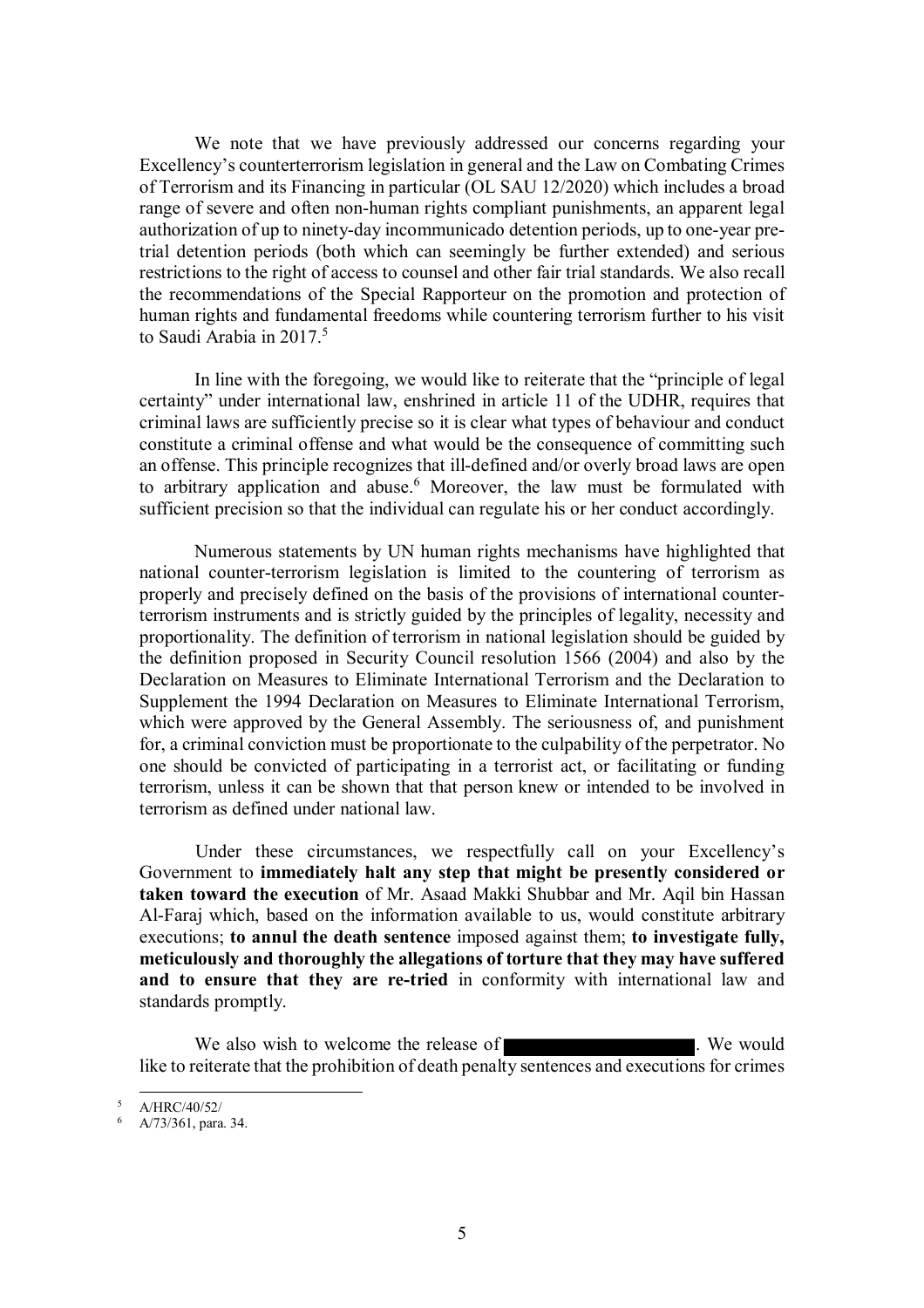committed by persons below the age of 18 at the time of the offence is provided for in several international and regional human rights treaties, in particular in Article 37 of the Convention on the Rights of the Child, ratified by Saudi Arabia in 1996. Under that treaty, Saudi Arabia has an obligation to treat everyone under the age of 18 as a child. Children should never be subject to the death penalty nor to arbitrary arrest; these practices violate existing norms of customary international law and renders the punishment tantamount to torture. Within this context, we wish to note that the allegations of torture reportedly inflicted against investigated. If found to have occurred, those responsible should be brought to justice and should be granted access to redress, reparations and rehabilitation, as appropriate.

We hope that the release of will help impress a renewed impetus to the country's reform efforts with a view to establishing a verifiable, unequivocal and definitive end to the reportedly continuing practice of sentencing juvenile offenders to death. We therefore respectfully call again on your Excellency's Government **to prohibit the death penalty for children for all crimes**, including in relation to offences punished under *qisas* and *hudud.* 

Lastly, we wish to respectfully reiterate our call on your Excellency's Government **to consider establishing an official moratorium on all executions** as a first step towards **fully abolishing the death penalty** in the country.

The full texts of the human rights instruments and standards recalled above are available on www.ohchr.org or can be provided upon request.

As it is our responsibility, under the mandates provided to us by the Human Rights Council, to seek to clarify all cases brought to our attention, we would be grateful for your observations on the following matters:

- 1. Please provide any additional information and/or comment(s) you may have on the above-mentioned allegations, particularly in relation to steps taken, or envisaged to be undertaken, towards the possible abolition of the death penalty for children for all crimes.
- 2. Please provide information on the existing procedures for persons sentenced to death to seek clemency or a pardon, and also provide detailed information on how Mr. Shubbar can access such procedures.
- 3. Please explain whether Mr. Al-Faraj's arrest and subsequent detention are in compliance with international human rights law and standards; and please explain whether his trial was conducted in a manner consistent with international due process and fair trial norms and standards. Within this context, please provide information on whether there has been any investigation, and if so, what was the result, on the allegations of torture or other cruel, inhuman or degrading treatment or punishment allegedly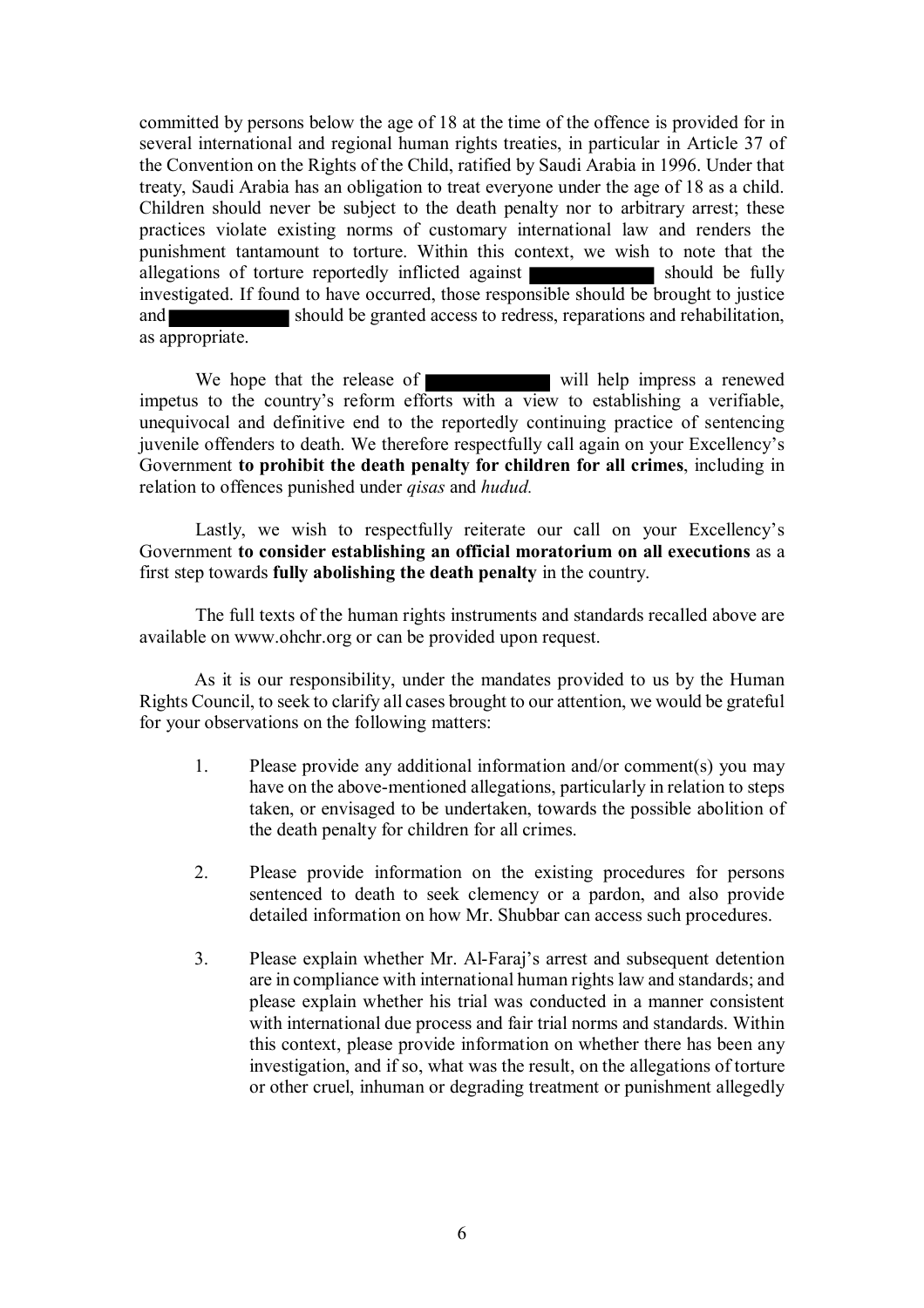suffered by Mr. Al-Faraj. If no investigation was conducted, please explain why.

- 4. Please provide information on the current conditions of detention of Mr. Al-Faraj, including with regard to whether he can have contacts with his family and lawyers, and please explain how these conditions are consistent with the provisions of the Standard Minimum Rules for the Treatment of Prisoners ("The Mandela Rules").
- 5. Please provide detailed information about the review process that led to the welcomed decision to release and on steps taken to investigate the allegations of torture allegedly inflicted upon him, to bring to account any personnel found responsible, directly or through supervision, and to afford him redress, reparation and rehabilitation.
- 6. Please provide information in details of how your Excellency's Government's counter-terrorism efforts comply with the United Nations Security Council resolutions 1373 (2001), 1456(2003), 1566 (2004), 1624 (2005), 2178 (2014), 2341 (2017), 2354 (2017), 2368 (2017), 2370 (2017), 2395 (2017) and 2396 (2017); as well as Human Rights Council resolution 35/34, General Assembly resolutions 49/60, 51/210, 72/123, 72/180 and 73/174 in particular with international human rights law, refugee law, and humanitarian law contained therein.

While awaiting a reply, we urge that all necessary interim measures be taken to halt the alleged violations and prevent their re-occurrence and in the event that the investigations support or suggest the allegations to be correct, to ensure the accountability of any person responsible of the alleged violations.

We would like to inform your Excellency's Government that after having transmitted an urgent appeal to the Government, the Working Group on Arbitrary Detention may transmit the cases through its regular procedure in order to render an opinion on whether the deprivations of liberty reported above were arbitrary or not. Such appeals in no way prejudge any opinion the Working Group may render. The Government is required to respond separately for the urgent appeal procedure and the regular procedure.

We may issue public statements on the cases mentioned above as we believe that the public should be informed about them. Any public statement on our part will indicate that we have been in contact with your Excellency's Government's to clarify the issue/s in question.

This communication and any response received from your Excellency's Government will be made public via the communications reporting website within 60 days. They will also subsequently be made available in the usual report to be presented to the Human Rights Council.